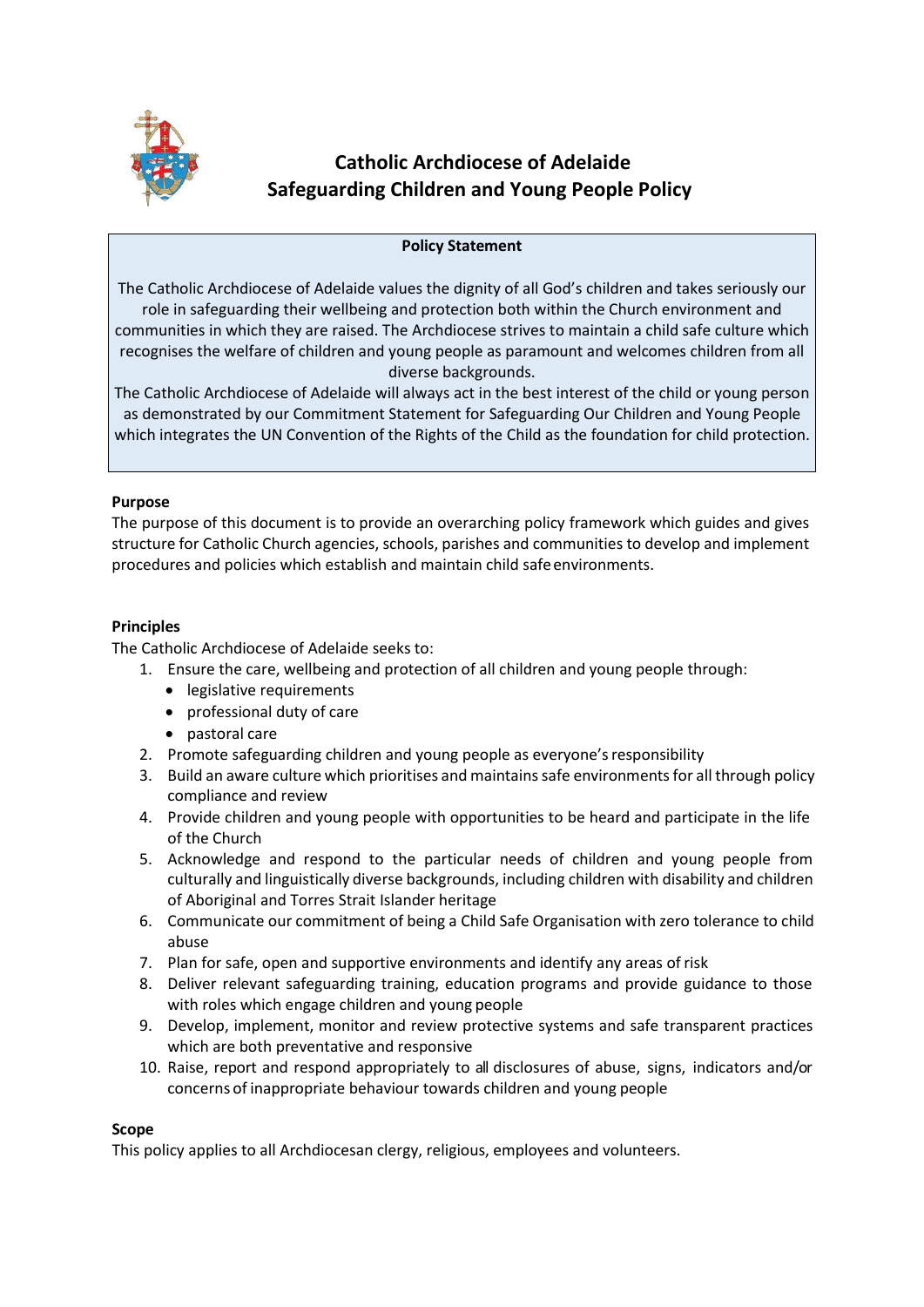## **Responsibilities**

All Catholic Church agencies, schools, parishes and communities are responsible for the implementation and monitoring of procedures and practices which demonstrate a safe environment for all and work collaboratively to ensure effective achievement of a Child Safe Organisation.

All Archdiocesan clergy, religious, employees and volunteers are responsible for:

- Helping to ensure the safety and wellbeing of all children and prompting respectful relationships to support the dignity of each child
- Holding a current Department of Human Services child related clearance or Working With Children Check approved by the Screening and Verification Authority
- Participating in mandatory notification training and relevant education which assists to safeguard children and young people
- Adhering to codes of conducts which establish standards of behaviour and practices, including the principles of this policy

### **General Definitions**<sup>1</sup>

*In South Australia, child abuse and neglect is categorised in the following ways:*

**Physical Abuse** The child has suffered or is at significant risk of suffering serious physical trauma or inflicted injury due to the actions of their caregiver.

**Psychological/Emotional Harm** The child's social emotional, or cognitive development is impaired or seriously at risk as a direct result of persistent caregiver behaviour or attitude towards the child, whereby the child's self-esteem and social competence are undermined or eroded over time**.**

**Neglect** Serious, ongoing failure to provide for a child's basic needs, to the extent that the child is not receiving the care and supervision necessary to protect them from harm, hassuffered serious physical injury or illness, or there is risk of serious harm to the child's well-being and development.

**Sexual Abuse** Any sexual activity or behaviour that a child is subjected to. Sexual abuse occurs when someone is in a position of power uses that power to involve the child or young person in sexual activity. **Grooming** occurs when a person tries to form a bond or a friendship with a child, to gain the trust and create opportunities to start, maintain and hide their sexual abuse of the victim.

*Anyone under the age of 18 is classified as a 'child or young person'.*

### **Review**

This policy will be reviewed initially in the first 12 months then every three years and monitored through the Archdiocese of Adelaide Child Protection Council.

### **Legislation**

Children and Young People (Safety) Act 2017 Child Safety (Prohibited Persons) Act 2016